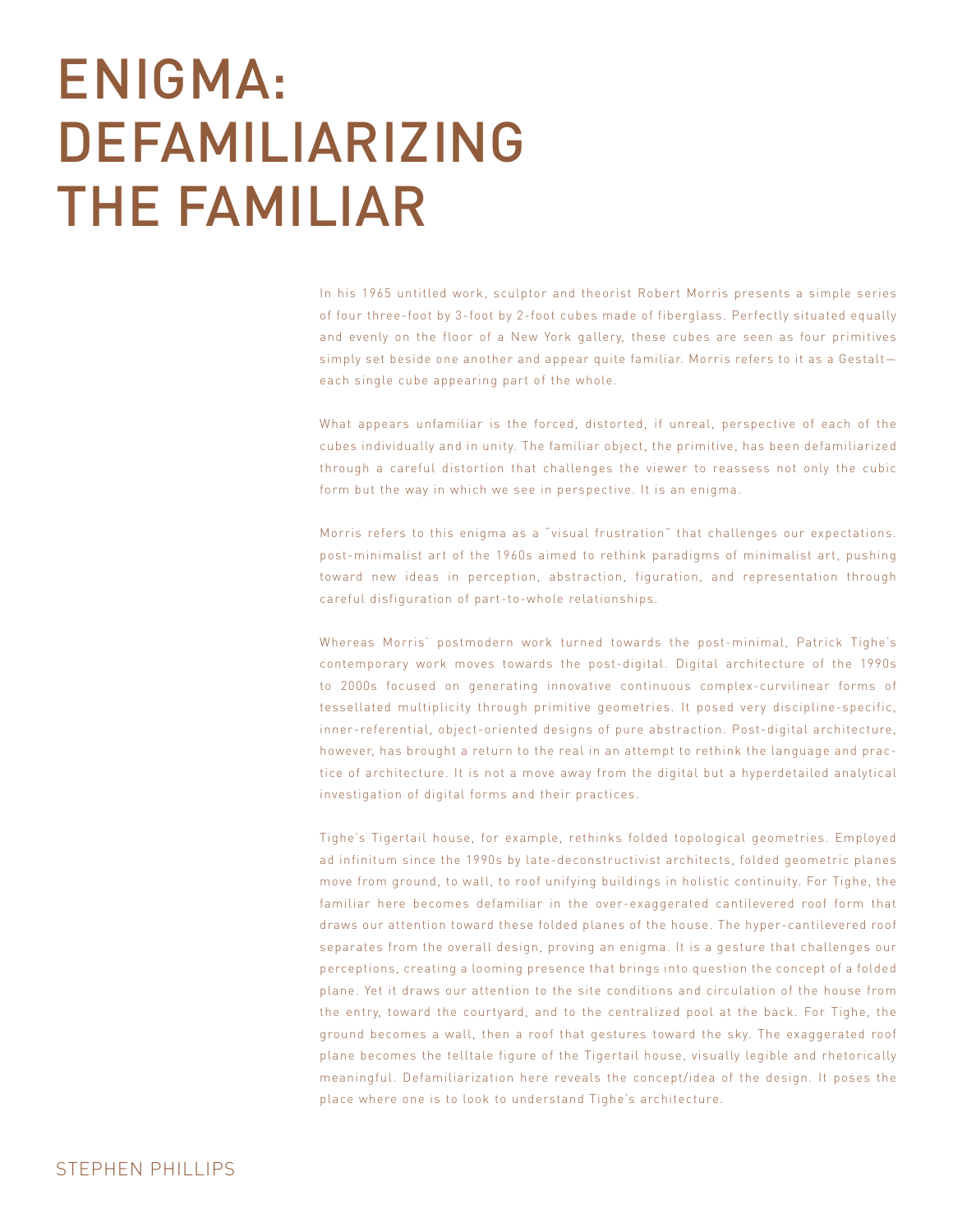We see this same form of disfiguration in Tighe's Jacobs Subterranean house design, where the "up and down" staircase performs a similarly familiar postmodern trope. Robert Venturi, back in 1964, originally rethought the paradigm of a "stair" by questioning the limits, if not the very notion, of what a stair was and could be. This was posited through an uncomfortable, if not awkward, shift in the rise, run, and path of a stair. Tighe here designs a similarly challenging stair that rises and falls, and goes up and goes down, rethinking the history of the grand overtly symmetrical redundancy of the Beaux-Arts stair. The added shift in the wall plane of the Jacobs Subterranean house is reminiscent of the interior spaces of Robert Weine's 1920 film The Cabinet of Dr. Caligari, alongside the elongated stair treads of architect Alvar Aalto's famous stair in the Villa Mairea House.

Tighe engages in a discourse of familiarity: the proverbial Beaux-Arts stair, the expressionist stair, the modernist stair, the postmodernist stair, as wells as the deconstructivist stair, all at once. This historic discourse helps us to rethink the very notion of a stair. Through a few playful gestures and moves of distortion, disfigurement, and deconstruction, it brings to attention the habitual familiarity of the stair and how a stair may be used.

This playful disfiguring and reconfiguring of a familiar trope in architecture—whether it is a stair in the Jacobs Subterranean house, the corner façade treatment of the La Brea Housing design, the guard rail of the Sierra Bonita Mixed-Use Affordable Housing project, or in the stair at one of his most accomplished designs, the Montee Karp residence are linguistic signs that point toward valued meaning within Tighe's projects. They are specific tectonic elements that become separated from the overall design visually and architecturally through enigmatic juxtapositions. They draw our attention to specific design elements that, upon close analysis, reveal cultural engagement with modern and contemporary design discourses, as well as ideas about site, program, and linguistic practices in architecture.

The Montee Karp house is a terrific example of Tighe's expertise. Presented as a white, pristine crystalline form, the house takes on the familiar image of a pitched-roof house (which it was before the remodel), alongside very contemporary formal strategies that disfigure primitive monolithic geometries. This is not a unique practice but a very familiar one. Of interest to contemporary post-digital artists and architects alike during the past decade—primitive vocabularies, entirely embedded in the software we use (Maya/Rhino), can be employed through additive and subtractive box-modeling Boolean techniques to generate innovative form. Unlike complex curvilinear surfaces generated through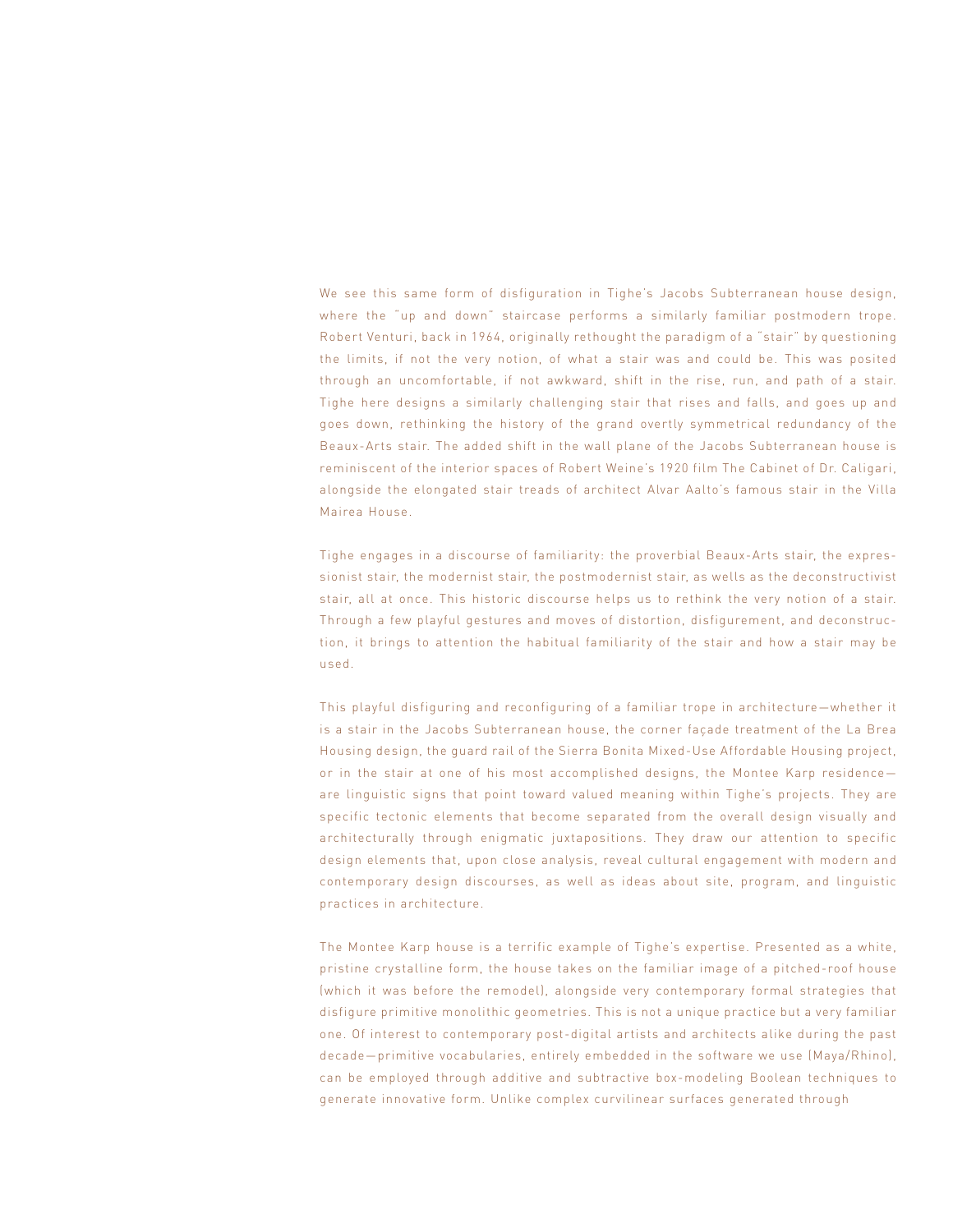Nurbs-modeling techniques, box modeling can provide us with an architecture of developable surfaces that, if dynamic and computer-generated, are also quite easy to fabricate and build. Primitive geometric forms are at once monolithic, generating a complete whole, while at the same time readily disfigured.

Box modeling in architecture has become quite familiar. Disruptions, breaks, awkward gestures, and discontinuous moments within such vocabularies produce unfamiliar territories: the distorted pivoting door, the thin-perspectival-corner-strip window, the shallow-monolithic-chamfered sink, the hovering-garage portico. These elements that stand out from the overall monolithic abstract Gestalt figure are important signs. Similar to what Roland Barthes argues in his famous essay "The Third Meaning." These disfiguring elements call our attention, suggesting that the viewer imagine new forms of meaning—for example, the way the new roof of the addition to the Montee Karp house pitches to form part of a solid that wraps around the original house. At once, it unifies with the original house, forming a Gestalt between old and new, but then separates from it with distorted angularity. It suggests the rethinking of the original house itself.

The contemporary house is not entirely different from the traditional house. Similar to where the Vanna Venturi façade explored traditional elements of the familiar by reconfiguring, reclaiming, and reconstituting them within a new postmodern vocabulary contemporary post-digital architecture uses digital practices to rethink the elements of contemporary building design. Akin to the deconstructivists of the 1960s to 1980s, we have recently begun to utilize shifts in perspective, distortions in surface pattern, and a wide range of disfigurements in rhetorically meaningful ways to generate intelligent design practices.

These are the questions posed in Tighe's most recent works, the West Cork Arts Center, the Taichung Fine Arts Museum and Library, and Twin. The distortion of the primitive monolith sophisticatedly draws focus and attention to the main concept of each design. The West Cork Arts Center presents a tubular architecture, for example, reminiscent of early extruded digital design vocabularies with a carefully crafted set of end conditions—one crude and simply cut (the familiar) and the other deconstructed and enigmatic (the unfamiliar). Tighe takes the proverbial corner window to a new extreme linguistic sensibility. Here, the corner-glazed-window-wall-floor relationship becomes a unique configuration, one inseparable element that is illusionary, visually frustrating, and conceptually challenging. We are inspired to ask ourselves what would it feel like to walk on a glass floor—one that is not a floor per se but a window that is not a window but also a wall.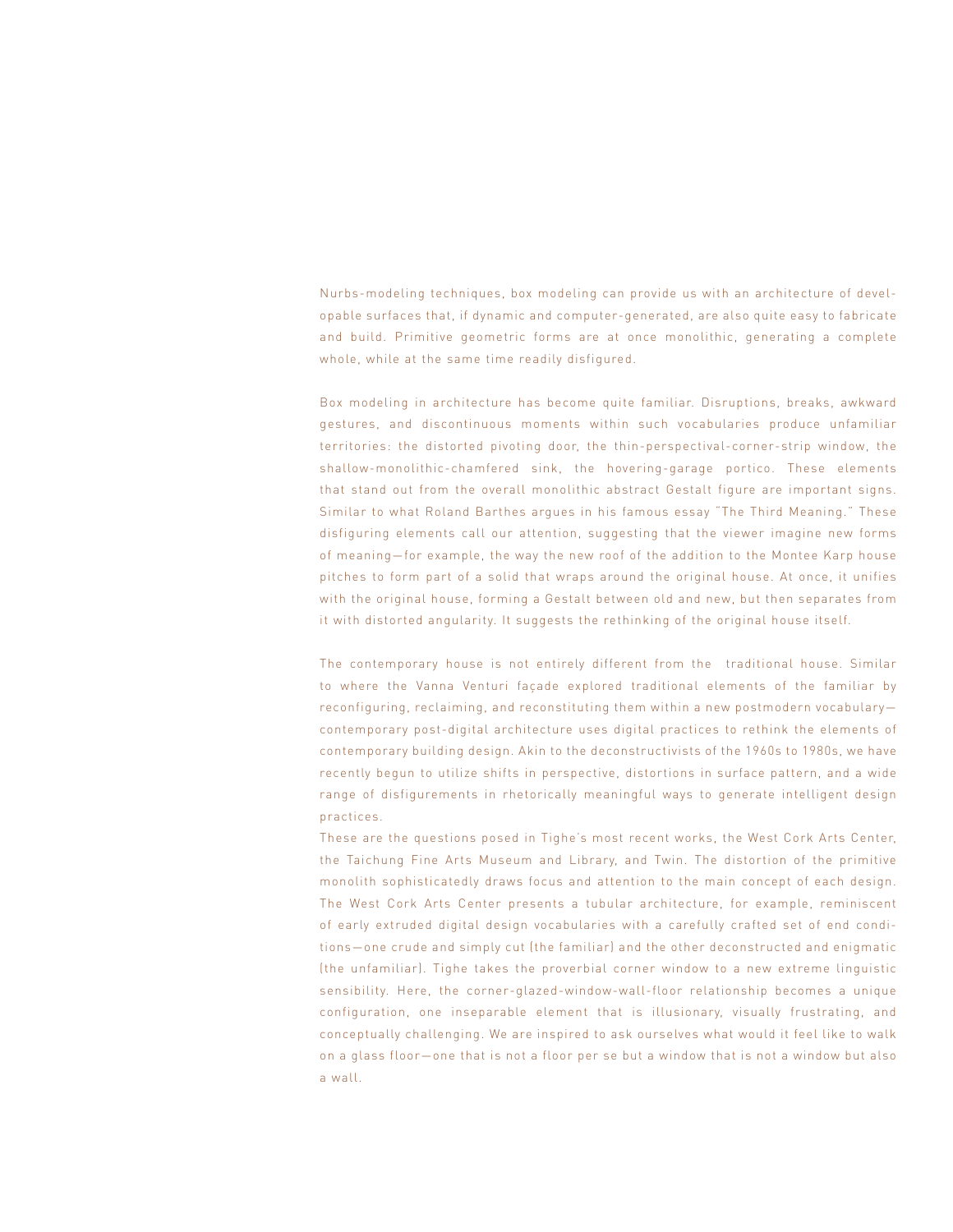More provocative than simply walking across a modern glass cube or simple cast-glass floor, you are able to move in your mind's eye from a solid floor to walking upon a window. The corner window is still represented as a window. It still reads linguistically as a window. But it is now also becoming a floor. It is at once a floor while at the same time part of a corner window assembly. These part-whole relationships are rhetorical, representational, and in that simple move, what we might call neo-postmodern.

With the return to linguistic meaning in architecture, as demonstrated by the West Cork Arts Center, the Taichung Fine Arts Museum and Library brings forward the return of the digitally designed complex curvilinear, continuous smooth forms of the 1990s. Wall, floor, and roof, as Frederick Kiesler had originally imagined it best in the Endless House of the 1960s, has here returned with a glitch. It is now cut, cracked, broken, ruptured. The distortion in the holistic form along the center of the roof, through to the window, draws our focus and attention. The continuous forms are of course very familiar, but the cut that breaks the system is not. It combines the skylight and window, adding tension to the design. Tension is a moment held open by the unease of incompletion, where anticipation and the desire for completion is left unfulfilled and unresolved.

The cut draws our interest toward a centralizing courtyard and organizational strategy of the plan. This is the critical mark of this design, and if here, it is somewhat unresolved, the same idea is picked up again in the Twin. The cut is severe, revealing the circulation and organizational strategy of the building containing the main stair. The cut in the overall continuous surface of the distorted primitive forms of the house defines the path of entry that slips between the outer skin of the wall, and reappears as apertures for rear balconies and other windows.

The skin becomes the main figure in this design, which is bent, shaped, and chamfered around the interior space of each unit. The overall figure, if distorted, becoming again quite familiar—where the tectonic elements of stair, window, skylight, and balcony all become the discursive and descriptive aspects of the house. The architectural elements formulate a language that communicate and speak about the design. When learning to read a building, one must look to the unfamiliar, and in the case perhaps of the Twin becoming all too familiar, we might ask the designer to challenge us even more.

Significantly, architecture does not need to search outside itself to become linguistic. It does not need to mimic or reconfigure outmoded, nostalgic, or antiquated figures from past vocabularies to become intelligent and legible. It can and arguably should employ a contemporary vocabulary in new and innovative ways to engage in a discussion of cultural